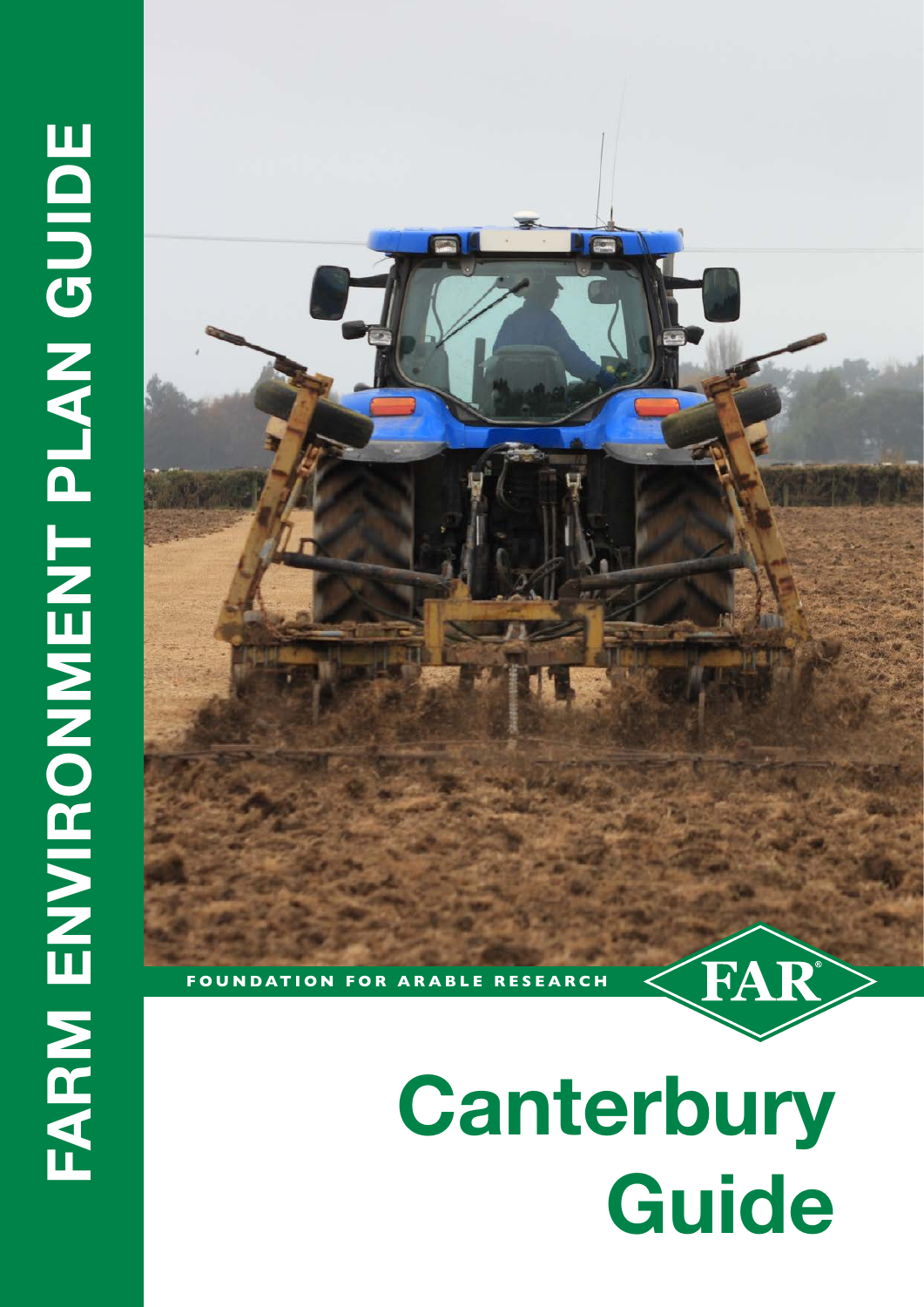# **Farm Environment Plan Guide**

**Use this guide to assist you with filling in your Farm Environment Template**

# **Background**

### **What is a Farm Environment Plan?**

A Farm Environment Plan is a plan for managing the soil, water and nutrient resources on your farm in a sustainable way.

The plan is specific to your farm and is developed by you or your farm consultant to reflect the environmental risks associated with your farm and farm business and how these will be managed.

It is valuable to your business because it enables you to identify and manage soil, water and nutrient losses which cost you money.

The key aims of a Farm Environment Plans are:

- To maintain the productive capacity of the soils on the farm
- To support the responsible use of soil, water and nutrients
- To minimise the loss of nitrate-nitrogen to soil drainage water
- To minimise any loss of sediment, phosphorus or nitrogen to surface waters
- To minimize the spread of weeds, diseases and insect pests between properties

The plan will include an assessment of the risks and management practices associated with:

- The soils on your farm
- Nutrient and sediment losses from point and non-point sources
- Irrigation
- Grazing
- Biosecurity

The plan also includes supporting documentation for audit purposes.

Depending on your farm system, a comprehensive Farm Environment Plan may also include other plans for activities relating to the environmental management of your land. Examples include: an agrichemical plan, an effluent management plan, a biodiversity plan, and stock and grazing management plans.

.

The development of a Farm Environment Plan leads you through the process of:

- 1. Risk assessment locating the likely farm sites or management practices that have environmental issues or risks.
- 2. Implementing change responding to the identified risks with a management change.
- 3. Developing the action plan ranking priorities, identifying cost and developing a time frame.
- 4. Collation of documents to support your plan and provide evidence that you are delivering on your planned objectives.

### **Why do I need a Farm Environment Plan?**

New Zealand's wealth is in its climate, land and water resources and our economy and environment depend on the success of our land-based industries. The role of Regional Councils is to manage these resources through the implementation of the Resource Management Act and the National Policy Statement for Fresh Water.

To achieve this, there is a legal requirement in many regional plans for farmers to develop and use farm environment plans to show that they are aware of and are managing the environmental impacts of their farm systems.

There is no option, farmers must have an active Farm Environment Plan.

Your plan is a way of demonstrating that your management practices are having a positive impact on the environment.

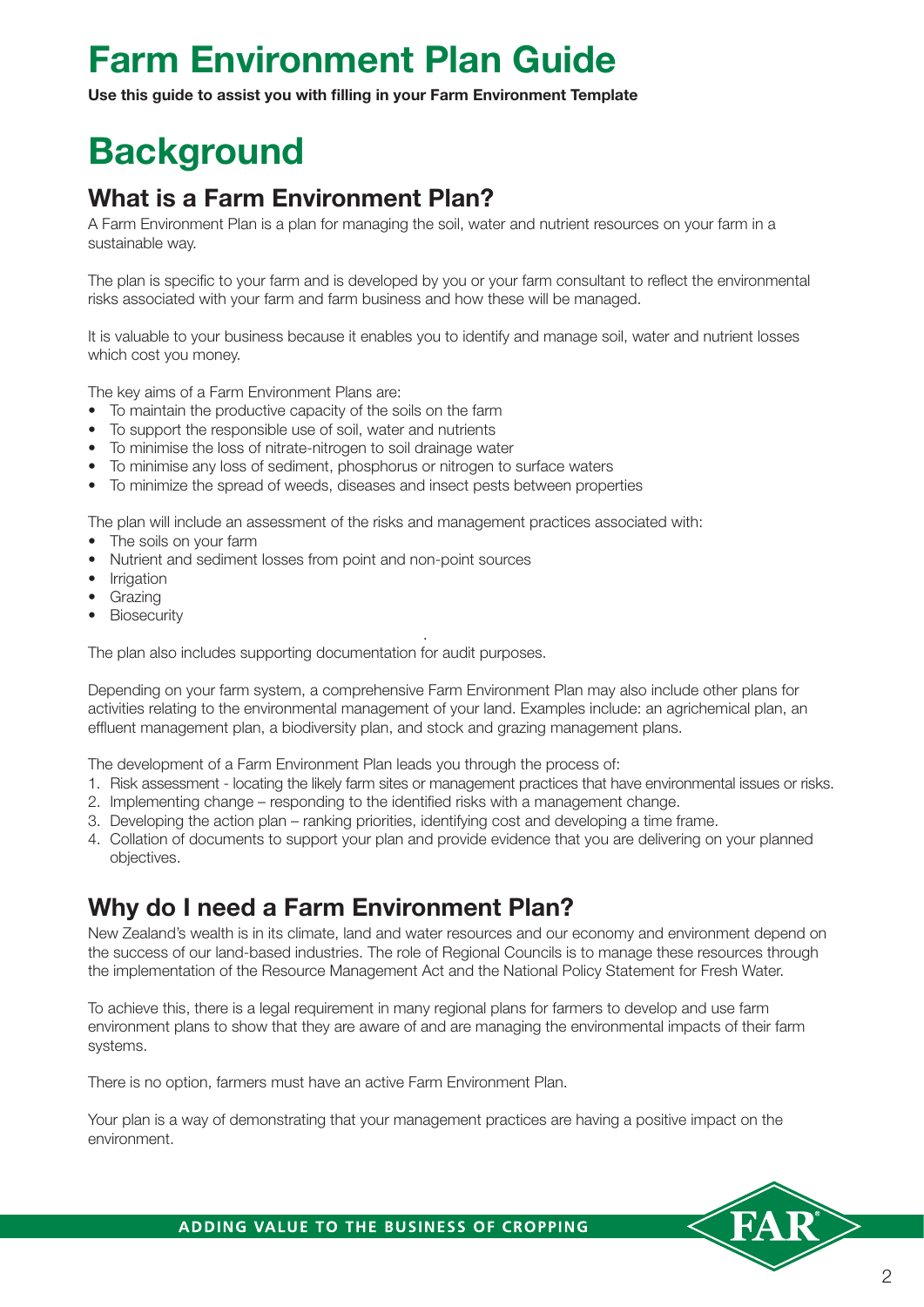### **Who will see this plan?**

The Farm Environment Plan is an auditable document which provides evidence that you are managing your farm resources efficiently in a way that minimises the environmental impact of your farm business.

Auditors will visit from time to time to assess the effectiveness of your farm plan. You will be given prior notice of an auditor's visit and will need to supply a copy of your plan and nutrient budgets to the auditor before the visit. Your plan will demonstrate that you have assessed the environmental risks on your farm and have developed an action plan for continual improvement.

During the audit there will be:

- An assessment of performance against the objectives, targets, good practices and timeframes in the plan.
- An assessment of the robustness of the nutrient budgets.
- An assessment of the efficiency of water use (if irrigated).

The auditor will be an accredited FEP auditor, who is independent of the farm and has not been involved in the preparation of the plan.

A farm environment plan is often required as part of a consent application, if this is the case, then your plan will be seen by a regional council staff members.

### **When do I use this template?**

Use this template if your farm is mainly an arable cropping enterprise. This template enables you to assess the environmental risk of all the activities that are occurring on the farm, including crop harvesting, vegetable, grain and seed production, stock finishing and dairy grazing.

#### **But…**

If your farm is primarily a pastoral enterprise; either sheep/beef or dairy, use a Farm Environment Plan template developed for that pastoral system. The cropping component of your farm will be included in the pastoral template.

#### **And…**

If you are a member of an irrigation scheme, your scheme is likely to have a template that you may choose to use.

### **How do I develop a Farm Environment Plan?**

This template will enable you to tailor a personalised farm environment plan for your property.

This template has nine sections; each focused on a different part of your farm environment plan. The sections are;

- Property details and farm maps
- Cultivation and soil structure
- Irrigation and water use
- Nutrient management
- Animal effluent and solid waste
- Point sources for nutrient and contaminant losses
- Biosecurity management
- Documentation

Each section has an easy to use plan template and instructions on how to fill it out. The technical notes to support the template are in this guide.

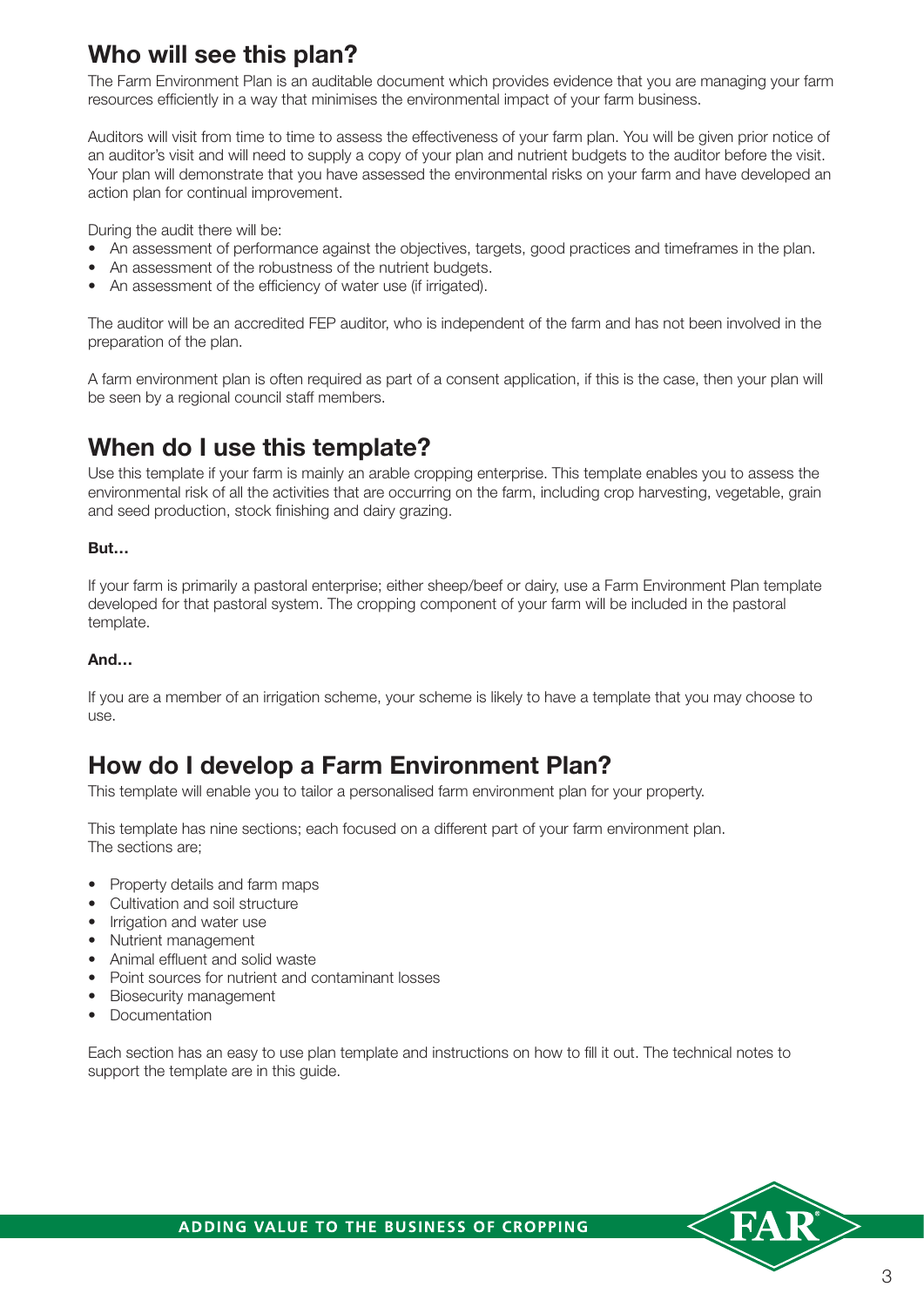Your completed plan consists of the sections that are relevant to your farm. The information in some of these sections will not change very often but you will need to revisit the plan, at least annually, to review and revise your objectives.

The template is designed to be filled in electronically. If you are not comfortable doing this you may print-off the information sheets and fill them in by hand.

Whichever way you choose it is a good idea to file all your plan documents in the one place. A ring-binder folder with partitions for each plan section is a good idea. This makes the job easier when it is time to update your plan and for when an auditor calls.

### **Supporting evidence for your plan**

You will need to provide supporting evidence that your plan and management practices are effective.

Evidence of effectiveness can be demonstrated with an Overseer nutrient budget. In many regional council plans this is a requirement.

Other documentation you should collate and keep are:

- Copies of any consents relating to your farm.
- Fertiliser recommendations, purchases and application records
- Audit and maintenance records for your irrigators
- Irrigation application dates and rates.
- Crop records: Plant and harvest dates, yields and residue management.
- Stock records: Purchase and sale dates. Breeding records.

It is a good idea to file all this information in one place along with your farm environment plan.

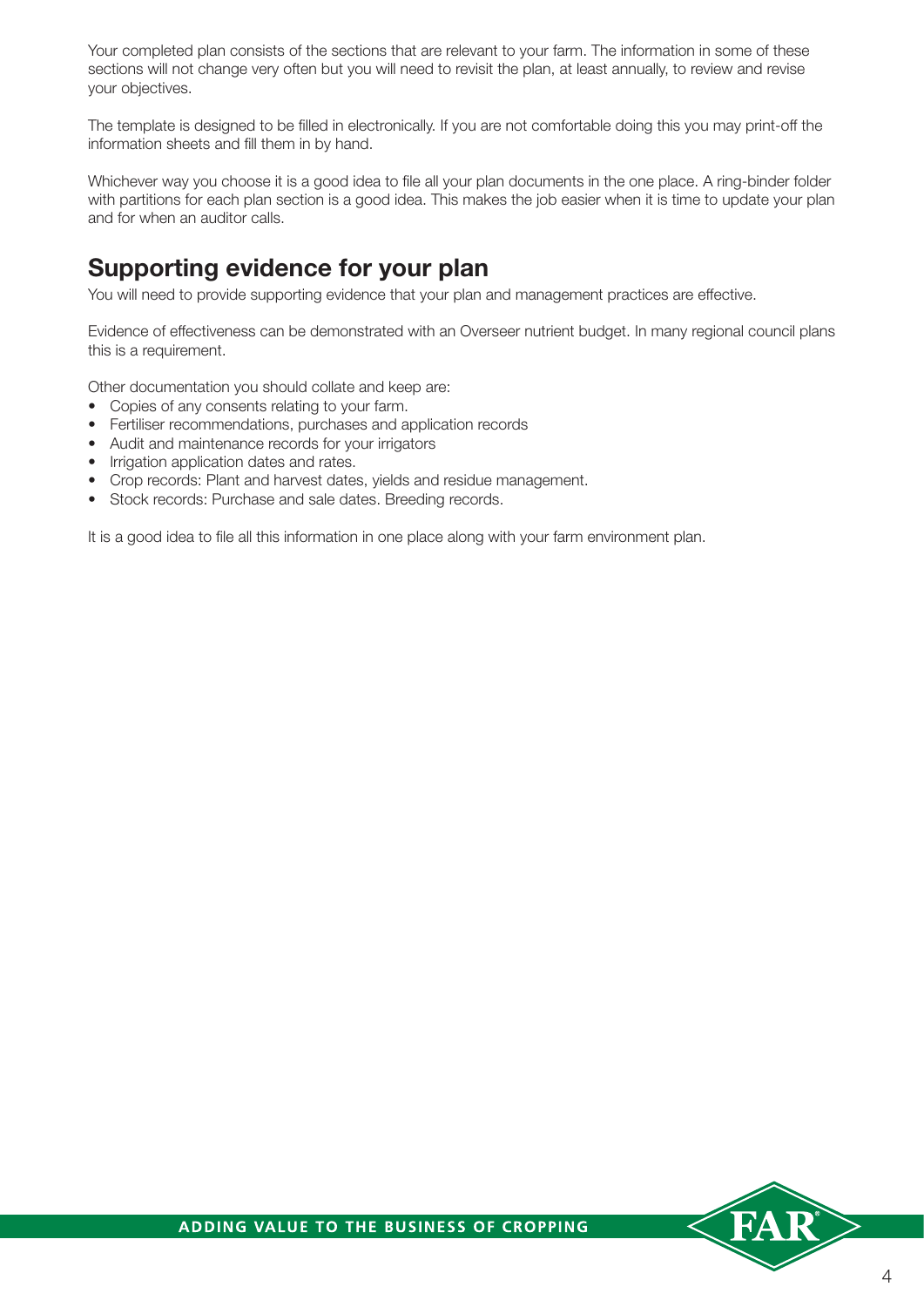# **Property Details and Farm Maps**

*Refers to pages 3 and 4 in the template*

#### **Property Details**

GPS co-ordinates for the farm location can be found on Google maps. Find the farm location using the search function and the farm address. Hover the mouse over the entrance to the farm, right click the mouse and select the "what's here" function. The co-ordinates will appear in a box adjacent to the marker. These co-ordinates are also used in your Overseer budget to access the weather information for the farm.

Include a brief summary of the main enterprises on the farm. For example: Irrigated grain and seed production. Lamb finishing.

#### **Maps**

A farm environment plan has a number of maps. Use the maps to draw areas where there are known risks for environmental losses and areas where you are planning specific management practices.

You may have an existing farm map or you can make a new one with Google Earth or a similar tool e.g. ProductionWise. Copy it several times, so that you can add specific information relating to different parts of your plan.

#### **Leased land**

If you are farming blocks of land under short term leases the best option is to prepare individual plans for each block. Follow the same planning process.

#### **Farm maps are an important component of your farm plan.**

### **Map 1 An overview of your farm**

The map or aerial photograph must be at a scale to show:

- The boundaries of the property or the land areas comprising the farm enterprise.
- The location of permanent or intermittent rivers, streams, lakes, drains, ponds or wetlands.
- The location of riparian vegetation adjacent to water bodies.
- The location of waterways where stock access or crossing occurs.
- The location of any areas within or adjoining the property that are identified as "significant indigenous biodiversity".

Mark in these farm features and add the map scale and orientation to north.

Some regional councils are using a **land use capability (LUC)** approach for classifying land and setting nutrient limits. If you are in one of these regions you will need a LUC map for your farm. (LUC) maps provide a useful insight into the productive capability of your soils.

LUC maps are available on the regional council websites.

### **Map 2 Farm buildings , tracks, management blocks, irrigators and offal pits**

A map that shows where the management blocks are on the farm is a useful reference for you and the auditors that will be visiting your farm.

The environmental risks on your farm may only be on part of the farm and some management blocks. It is important that you can identify where these areas are and you will need to refer to specific management blocks throughout the plan.

Management blocks might be as small as a single paddock or the aggregation of a number of paddocks that are managed in the same way.

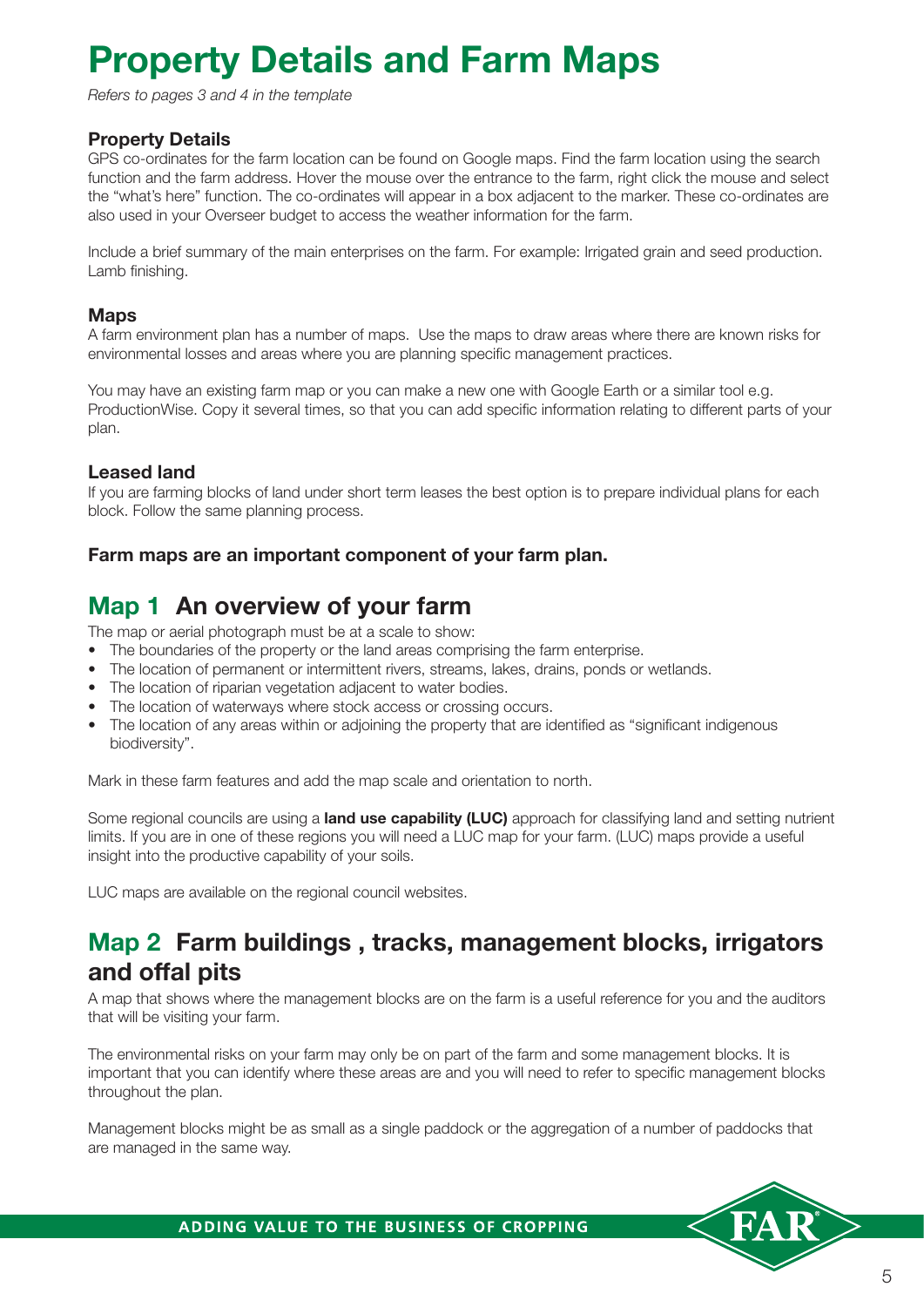Blocks are defined by differences in soil type, irrigation and dry land management. Blocks with differing crop rotations, stock management and nutrient losses can be set up.

ProductionWise and a number of other mapping programmes provide the facility to draw in your management blocks.

ProductionWise is freely available to all FAR levy payers. http://www.productionwise.co.nz/

### **Map 3 Critical Source Areas "Nutrient and Sediment Loss Hot-Spots"**

Use a map marked with paddocks, suitable for drawing on.

On the map, and with reference to the soils on your farm and the risk of N, P and sediment losses, mark the locations where there is a potential risk for environmental losses. (Refer to the Guidance notes to assess potential risk).

Draw in:

- Areas or zones where there is risk of Nitrogen losses relating to the soils, topography ans managemnt practices on the farm.
- The location of any critical source areas for phosphorus or sediment losses. Indicate if land is within the phosphorus risk zone.

### **The summary of Farm Risks and Actions**

*Refers to page 8 in the template*

Use this table to record the environmental risks and planned actions identified in the following management sections.

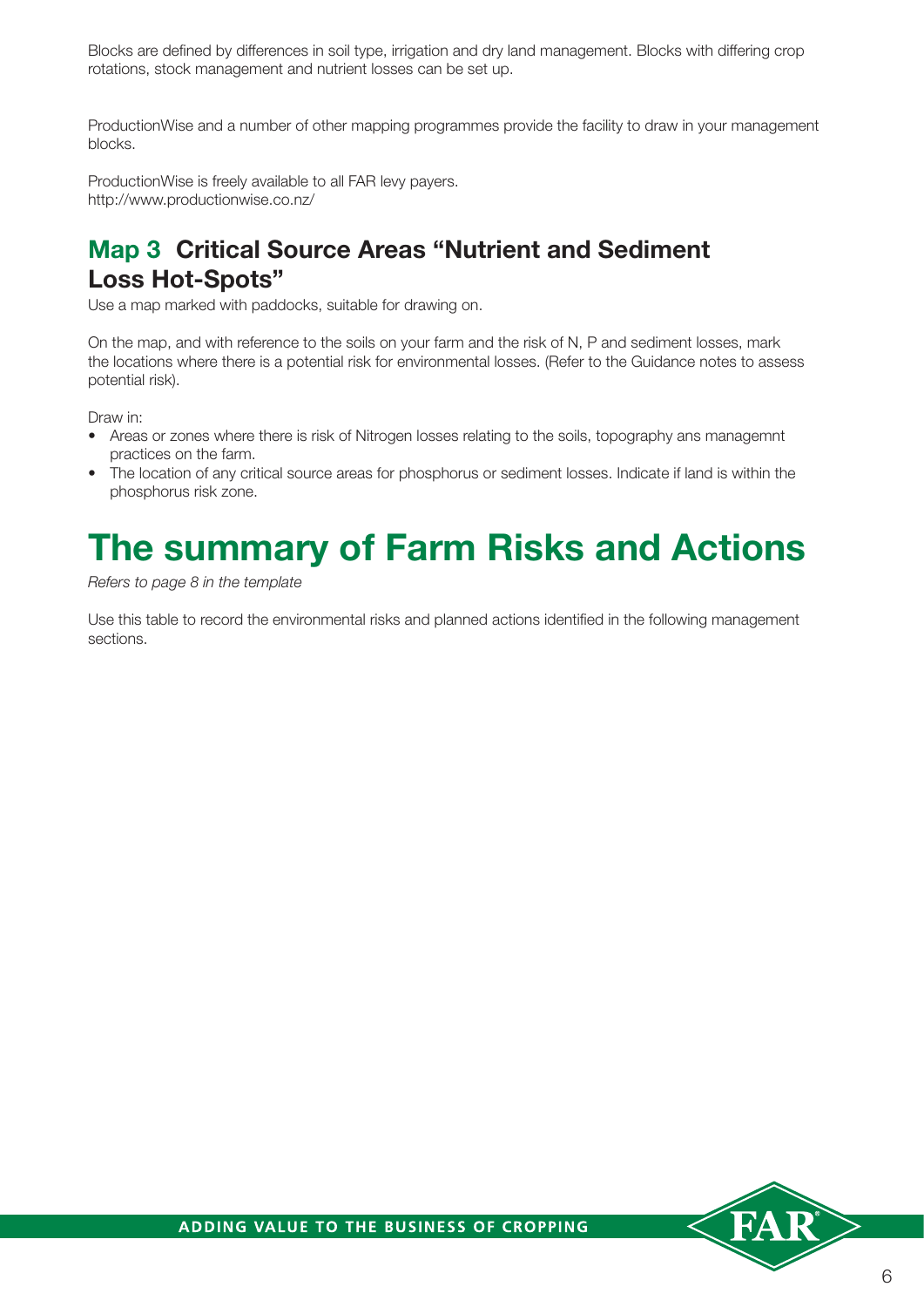# **Management Area Cultivation and Soil Structure**

*Refers to pages 9-11 in the template.*

**Objective: To maintain or improve the physical and biological condition of soils on the farm in order to minimize the movement of sediment, phosphorus and other contaminants to waterways.**

#### **Notes**

The soil management plan provides an overview of the soils on your farm and their associated environmental risks.

Details relating to relationship between your soils and irrigation and nutrient management are covered in the irrigation, phosphorus and sediment and nitrogen modules of the plan.

#### **Background**

Well managed soils are a key factor in profitability for cropping farms.

It is important to have a good understanding of the strengths and weaknesses of the soils on your farm as this is where good environmental performance starts.

Soil texture and structure are important. Soil texture affects soil structure and erodibility. Soil structure affects the soil's water-holding capacity and its resilience to drought, drainage and risk of ponding, runoff and erosion.

Soil erosion is a big issue for the environment and your back pocket, as soils that blow or wash away are lost from your farm for good. If soils and sediments end up in rivers, lakes and coastal estuaries they cause environmental damage that has serious impacts on invertebrate and vertebrate eco-systems and impacts on the public's perception of farming.

A consideration of the soil types on you farm can:

- Optimise the yields and quality of crops and pasture.
- Help to reduce the risk of compaction and erosion.
- Reduce the risk of environmental damage.

#### **Environmental Risk Assessment for Soils**

Consider the following characteristics of your land and its soils when assessing the environmental risks on your farm.

#### **1. Topography**

Soil erosion by run-off is a risk on any cultivated land that is sloping. Management practices that slow the rate of run-off down the slopes or collect silt before it leaves the farm are important.

#### **2. Stream Bank Erosion**

Soil erosion may be a problem on stream banks which don't have any vegetative protection, particularly if they are accessible to stock.

#### **3. Soil texture**

The texture of a soil affects its structure and the way it responds to cultivation and irrigation.

Most soils are of mixtures of sand, silt and clays and the proportion of each component changes the characteristic of the soil and the way that it behaves. The triangle diagram below illustrates the proportions of each texture component in the soil mix. For example a silt loam soil is: 70-80% silt and 20-50% sand. *(A loam*  is a rich, friable soil containing a relatively equal mixture of sand and silt and a somewhat smaller proportion of *clay).*

7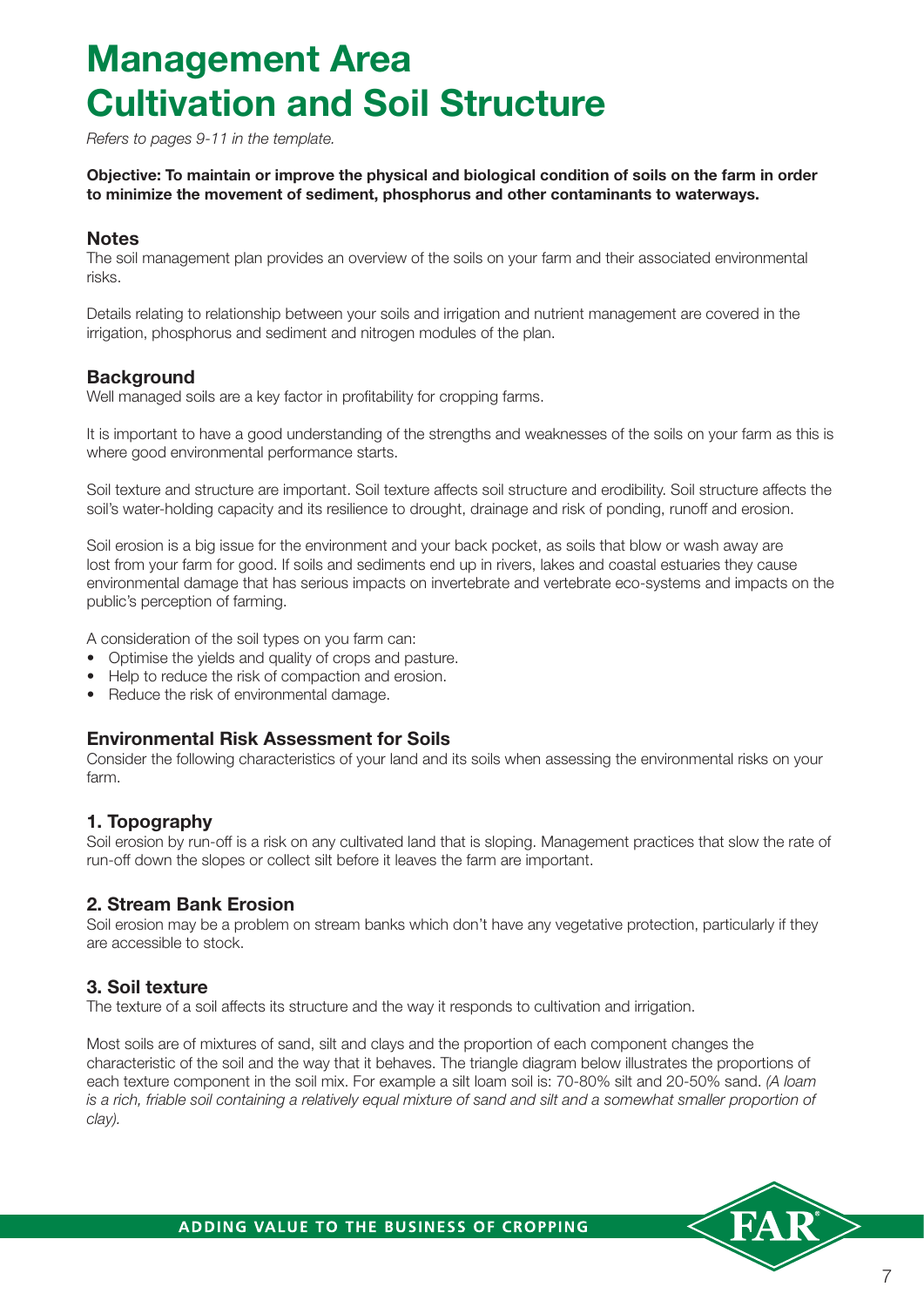**Sandy soils** have poor structure and poor water holding capacity. They tend to dry out quickly and are highly susceptible to wind erosion.

**Silty soils** are fertile and easy to work but of all the soil types, silts, silt loams and loams have the highest risk of loss through water erosion especially on long or steep slopes.

**Peat soils** are fragile and the peat may be lost easily. They require drainage and care with cultivation and pH management to develop their productivity.

**Clay soils** are highly productive but they have characteristics that can cause environmental risks. These include:



- Soil surface crusting or sealing. This is a risk in soils that are over-worked and limits infiltration and increases runoff.
- Wind erosion under dry conditions, especially if they have been worked to a fine tilth.
- Compaction by machinery or animals especially under wet conditions. The compaction layer slows the rate of infiltration, increasing the risk of ponding and surface runoff.

#### **4. Soil Profile**

A soil profile describes the various layers within the soil. It is important to know how deep your soils are and what the characteristics of the secondary layers in the soil profile are.

The depth and nature of the secondary layers in the soil affect the water holding capacity and may affect rooting depth, especially if there are hard soil pans. *A pan is a well-defined layer forming in the soil. There are two common types; a 'plough pan' which builds up in-field just below plough depth, and an 'iron pan' which forms naturally by iron oxide accumulations deposited in acid gley soils.*

Shallow, stony soils drain quickly and nutrients can be easily leached.

#### **5. Water holding capacity and drainage**

Water holding capacity is a characteristic of the soil texture and is the total amount of water a soil can hold at field capacity.

**Soil drainage** refers to how much, and how quickly, water is removed from the soil. It is important because it affects the soil environment, both temperature and oxygen supply, which in turn affect microbial and plant root activity.

Drainage depends on three major factors:

- Water flowing into the soil; rainfall, irrigation, seepage and runoff.
- Flow rate through the soil (permeability).
- Outlet from the soil via field and natural drains into waterways.

These characteristics affect irrigation efficiency and nutrient movements through the soil profile. The higher the available water-holding capacity, the more suitable the soil for any type of irrigation.

#### **6. Organic matter levels**

Organic matter stabilises soil structure and increases the volume and size of soil pores which improves water infiltration and water retention. Organic matter also enriches the soil by supporting soil microbial activity. This impacts on nutrient cycles and nutrient management.

#### **7. Management characteristics**

**Compaction:** Compacted soils have increased bulk densities, poor aeration and reduced porosities because soil aggregates have been squashed together by management practices. Compaction can be caused by cultivation when the soil is wet, or by animal treading, and farm vehicles.

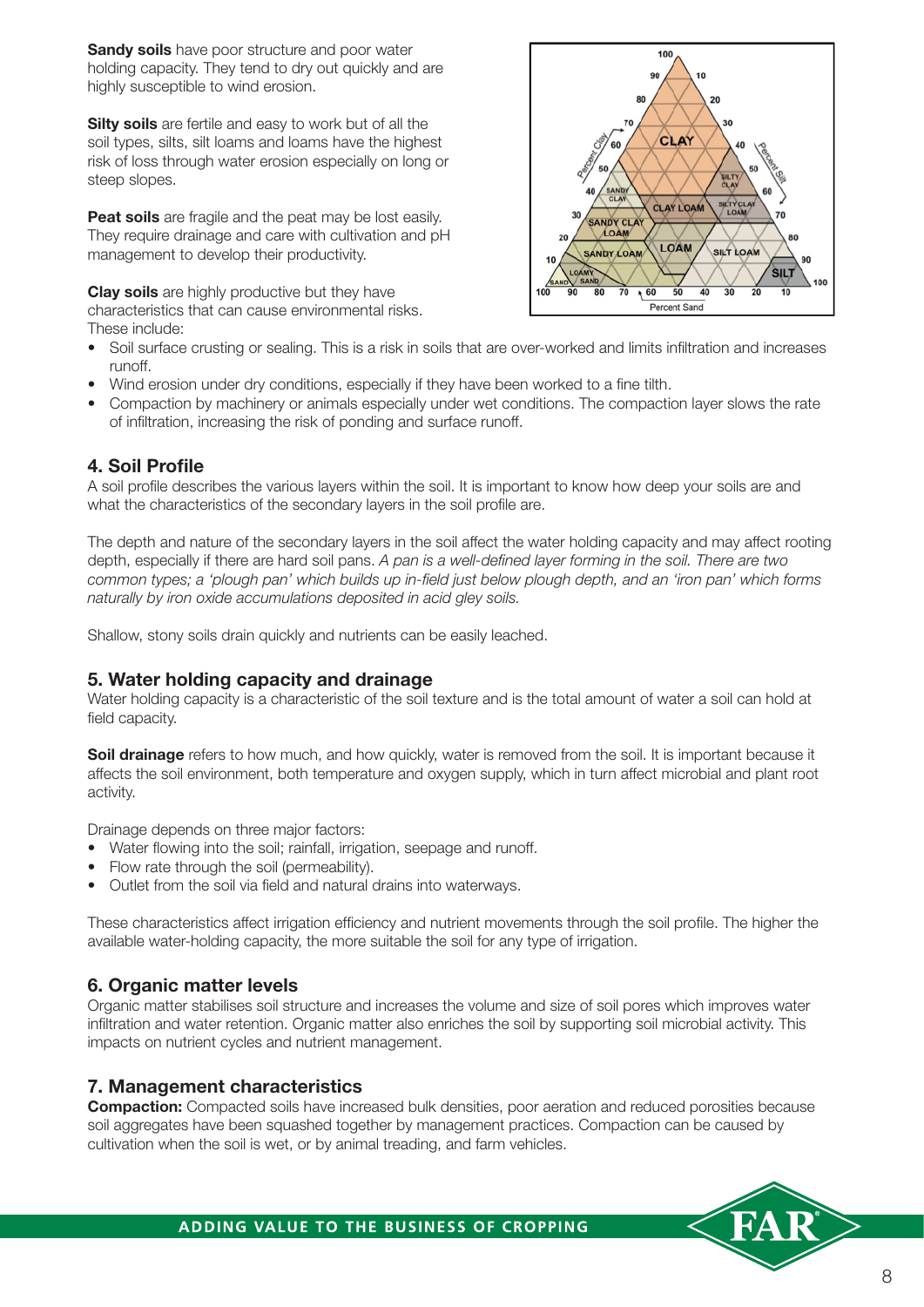Excessive soil compaction restricts soil aeration, reduces plant growth and productivity, impedes drainage, reduces infiltration, and increases runoff generated during intense rains, leading to greater soil erosion losses.

**Soil aeration:** Soil aeration reflects the ability of soil to allow exchange of air (particularly oxygen and carbon dioxide gases) between the atmosphere and plant roots. Soils with poor aeration have a risk of becoming water logged and productivity drops and environmental risksincrease.

### **Good management practices for soils**

#### **Regular Assessments**

Develop an assessment process for tracking the quality factors of your soils. Visual soil assessment (VSA) is one method of doing this.

- It is a simple tool to assess and monitor soil quality,
- It has an easy to follow guide which is self-explanatory,
- It doesn't require special training or technical skills.

For information about VSA, see

http://www.landcareresearch.co.nz/publications/books/visual-soil-assessment-field-guide

Remember to file your assessment sheets with your soil management plan.

#### **To minimise the risk of soil erosion by wind**

- Select a low risk cultivation technique such as direct drilling or minimum tillage if possible.
- Plan the rotation to enable timely sowing to maximise ground cover during the high risk period.
- Include pasture in the rotation to help restore soil structure.
- Minimise periods of fallow or explore inter-cropping techniques to reduce the area of bare ground as crops establish.
- Establish shelter belts in exposed areas.

#### **To minimise the risk of soil erosion by water**

- Assess where risk of run-off is highest.
- Mitigate run-off risk in these areas e.g. through cultivation techniques such as contour ploughing or furrow dyking.
- Protect stream banks with riparian strips.
- Exclude stock from water ways.

#### **To reduce the risk of compaction**

- Wait for the soil surface to dry out before driving on the soil.
- Restrict the number of cultivation passes across the paddock.
- Restrict heavy vehicles to the edge of the paddock.
- Fit dual wheels to reduce contact pressure and the risk of wheel slip.
- Decrease tyre pressures to reduce contact pressure.
- Reduce tillage intensity.
- Consider your grazing management; limit the number of hours animals graze on wet paddocks.

#### **Information Resources for Soils**

#### **Traditional soil maps**

Many of you will have soil maps for your farm based on soil surveys that were done in the past. These don't go out of date but soil names may have changed as soil classification systems have been updated. These maps are still are valuable guide for the soils on your farm,especially when they are backed-up with your personal experience.

Personal knowledge can be confirmed by digging soil pits. Document what you find with good photographs and measurements and descriptions of the soil profiles. File these with your soil plan.

If you have little or no information about the soils on your farm, **S-maps** is a useful and free tool to use to find out more. S-maps http://smap.landcareresearch.co.nz/home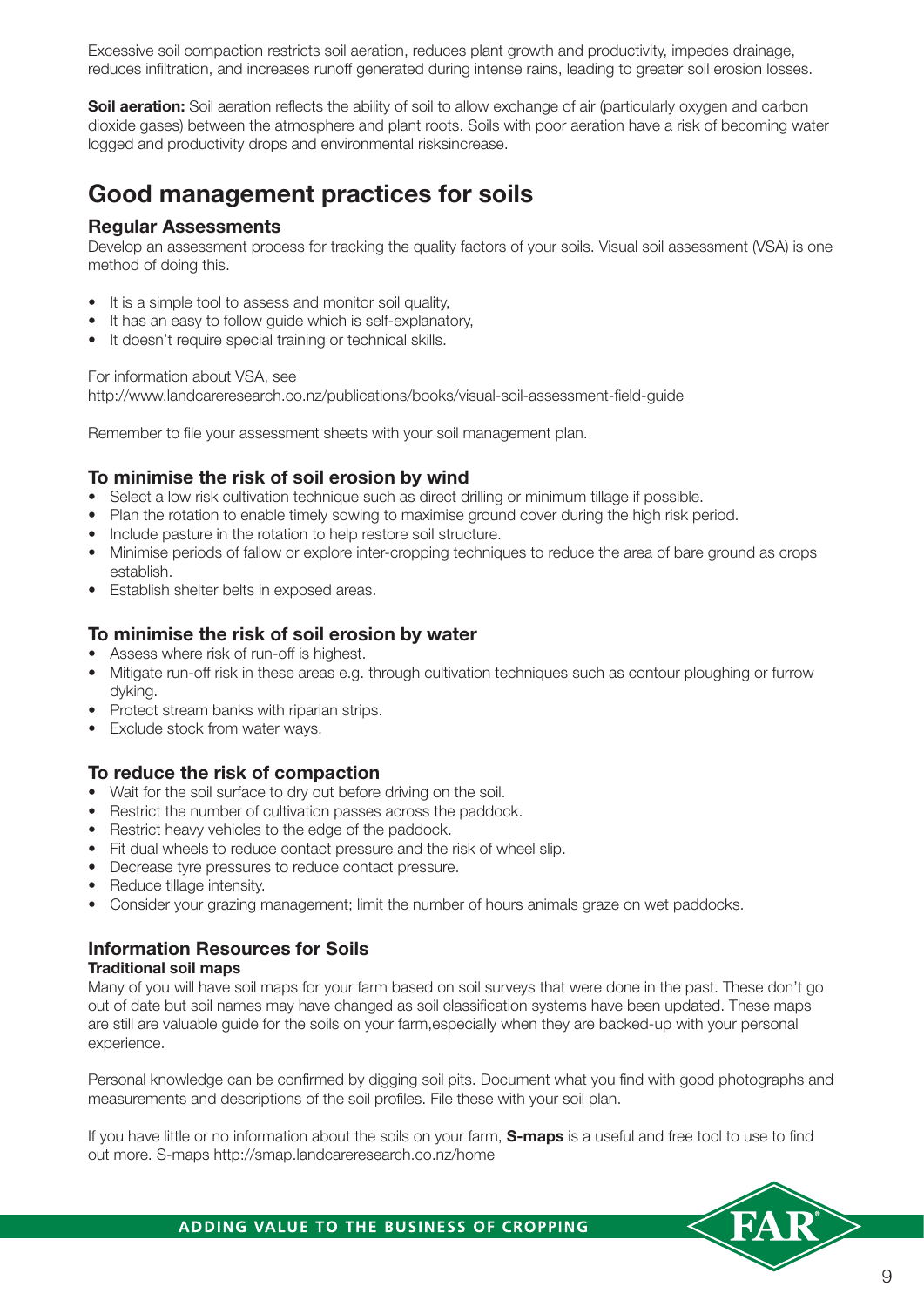#### **What is S-map?**

S-map is the new national soils database. It is a free on-line tool that provides detailed information about the soils on your farm.

S-map integrates existing reports and digital information and updates soil maps where existing data are of low quality. It is being updated regularly and it integrates existing soil reports and digital information. Note there are some regions that have not been updated. Information in these regions is minimal.

It allows you to:

- Explore interactive soil maps
- Learn about the soil on your farm
- View detailed information about a soil class or attribute.
- Create custom PDF maps for printing
- Download soil fact sheets for specific locations.
- Develop your soil plan

#### **Definitions for terms in S-map factsheets**

**Bypass flow** is related to the speed that water flows through the soil. Water flows downwards through the soil by two routes; slowly via micropores and quickly through macropores. By-pass flow is the rapid flow through the macropores, the spaces between the soil aggregates. It is an important soil characteristic because it relates to nutrient leaching. High-bypass-flow soils are strongly structured soils, or have extremely stony horizons close to the soil surface.

**Nitrogen leaching vulnerability** is related soil depth and the soil's capacity to store water.

Soils vary from low to very high leaching vulnerability according to soil depth and texture: deep loamy soils have a low vulnerability grade to very stony-sandy soils with very high vulnerability.

N leaching is reduced in poorly drained soils. These soils have the capacity to store water and nitrate is reduced to nitrogen gases by denitrification processes in the anaerobic conditions.

**Phosphorus leaching vulnerability** is related to the combination of phosphorus retention and effective thickness of fine soil material in the whole soil profile. Soils with high vulnerability to phosphorus leaching are recent soils, stony or very stony Pallic soils, sand dunes, and shallow soils overlying rock.

**Vulnerability to runoff** relates to a combination of slope class, soil drainage, depth to an impermeable or a slowly permeable horizon, and permeability of soil above the impermeable or slowly permeable horizon. Land with high vulnerability to runoff occurs mainly on rolling land containing poorly drained soils with subsoil pans.

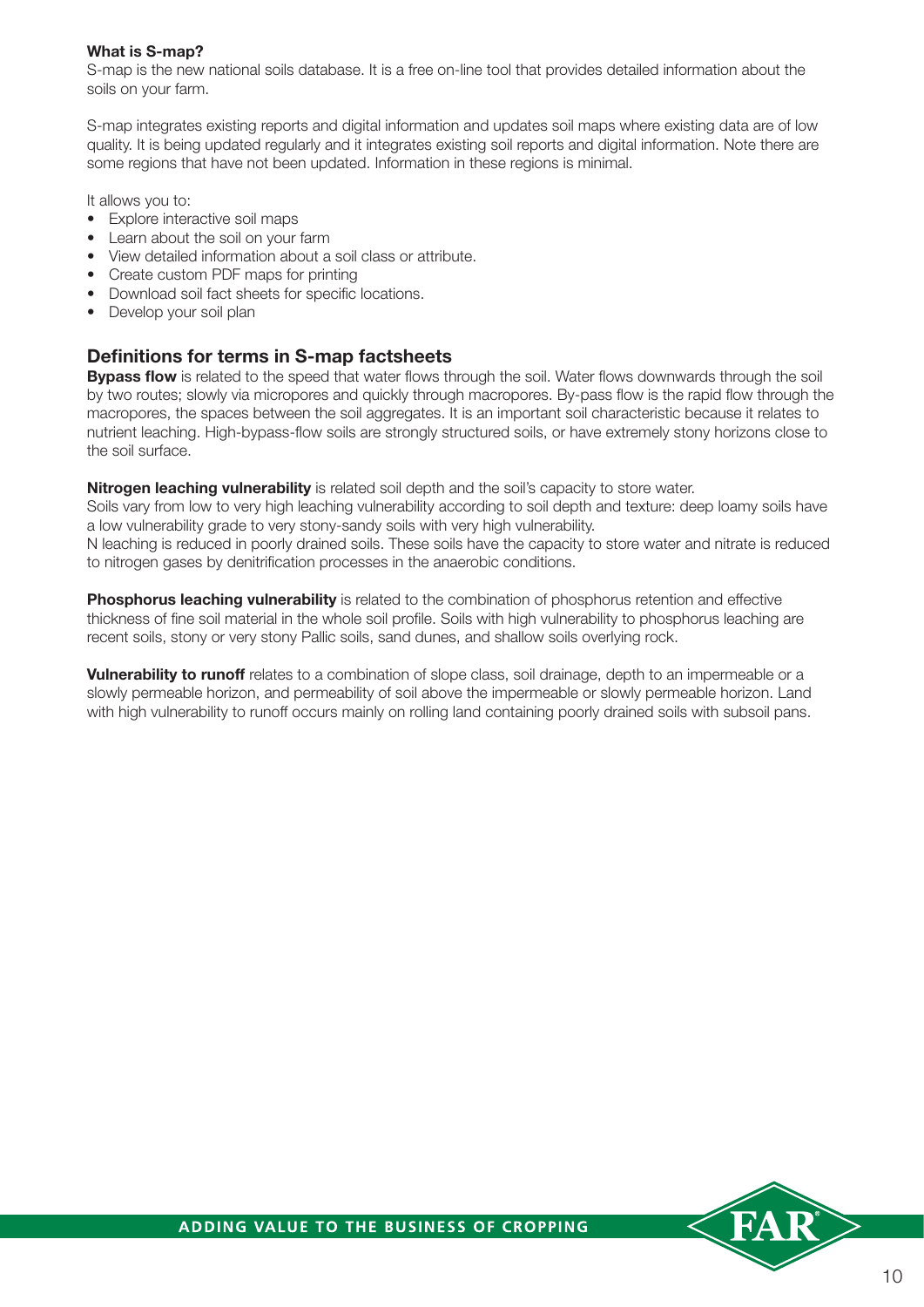# **Management Area Nutrients (N and P)**

*Refers to pages 12-14 in the template*

#### **Objective: To maximize nutrient use efficiency while minimizing nutrient losses to water**

In long-term cropping rotations, even those with pastoral phases, nitrogen supply and crop demand are well balanced and losses are low. This is supported by FAR's benchmarking work with Overseer nutrient budgets which showed that 75% of arable farms had nitrogen losses to water of less than 20 kg N/ha/yr.

Most arable farmers are aware of the risks associated with nitrogen supply to the crop and are managing them appropriately.

The focus in your nitrogen management plan is only on the circumstances where there is a known high risk of nitrate leaching.

#### **Background**

The nitrogen cycle drives the supply of nitrogen to the crop. It is a dynamic process, dependent on soil conditions and microbial activity to breakdown complex forms of nitrogen into simple mineral forms (nitrate and ammonium) that are available to the crop.

The soil supply of nitrogen is one source for the crop, the other is from organic and inorganic inputs to the soil, from animals, crop residues and applications of inorganic and organic fertilisers.

Nitrogen losses from the soil are from leaching and denitrification.

- Leaching is the main process for nitrogen losses to ground water. It occurs when drainage water moves nitrates beyond the root-zone out of reach of the crop. Nitrate leaching is most likely to occur in winter, when crops are slow growing and rainfall is higher.
- De-nitrification is a microbial process where microorganisms convert nitrate, to nitrous oxide and nitrogen gas. These gases are lost to the atmosphere.

#### **Risk Situations for Nitrate Leaching in Arable Rotations.**

#### **What Leaching Loss is a Risk?**

The best approach for assessing the risk of nitrogen losses to the environment is to work to the nitrogen leaching loss limit or cap set by your regional council. Information about these limits can be found on the regional council websites.

If nitrogen limits or caps have not been set, you must be able to demonstrate that your nitrogen management is following industry good practice.

#### **Risk Situations for Nitrogen Losses**

#### **1. Cultivation after long term pasture (more than 5 years)**

Mineralisation of the organic matter from the breakdown of the grass roots following cultivation releases nitrogen into the soil. The rate that the organic matter is broken down to plant available forms depends on the climatic conditions following the cultivation. Often there is more nutrient available than the crop can use, even if no additional fertiliser is added, so it is wise to recheck soil levels before the second crop in the rotation is planted.

#### **2. Intensive winter grazing**

How do we define intensive winter grazing? Environment Southland uses this definition: "Intensive winter grazing is defined as the grazing of stock between May and September inclusive, on fodder crops or pasture to the extent that the grazing results in significant devegetation".

Significant devegetation is defined as removal of, or damage to, vegetation caused by stock access or grazing that results in the exposure of large areas of bare ground and/or pugging of the soil".

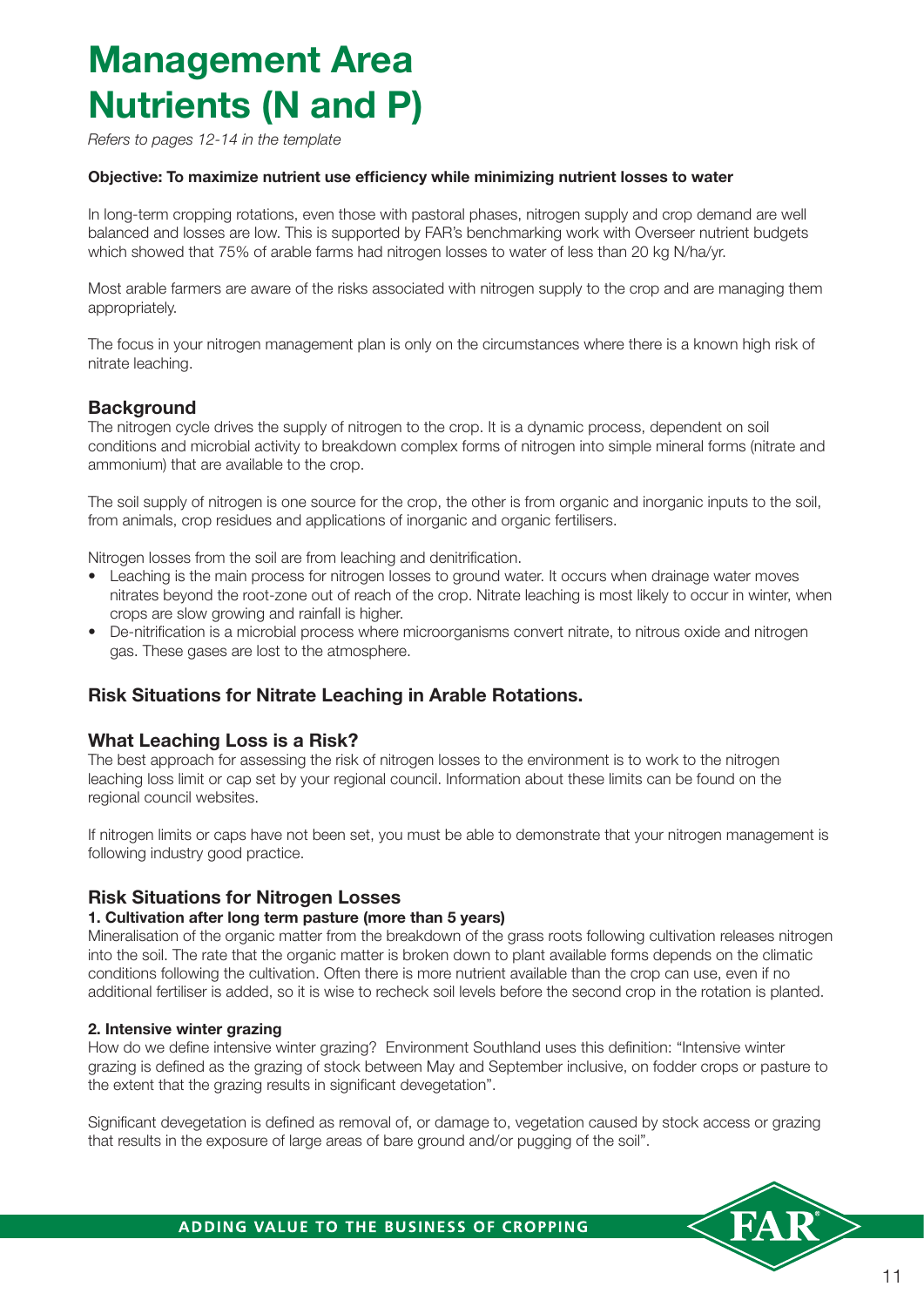The risk of nitrogen leaching after intensive grazing comes from the nitrogen load deposited onto the soil from the stock urine and dung. Urine from the stock is broken down in the soil to ammonium and nitrate. Some is lost to the atmosphere through volatilisation, but there is a large supply available and the opportunity to capture it for the next crop.

*The following ideas provide options for managing intensive grazing.* 

#### **Strategies for mitigating negative impacts on soil and the environment Paddock awareness**

Some paddocks may need to be avoided completely. If parts of the paddock are known to be high risk to nutrient loss, compaction and pugging, or sediment loss, manage grazing so that these areas are only grazed in dry conditions. This may mean that at-risk areas are grazed early in the season and more resilient soils are grazed later when wet weather is likely. On sloping land, beginning grazing at the top of the slope and working downhill can result in less sediment loss from overland flow of nutrients. When near waterways, a buffer zone of at least 3 meters is required.

#### **Shift the animals more than once per day**

Poor weather results in higher demand for feed but lower utilisation. Offering smaller breaks twice a day increases utilisation efficiency and reduces the amount of feed trampling. When the soil gets wet, offer a new break before water begins pugging.

#### **Increase amount of supplement fed**

When utilisation is low and crop is being trampled as stressed and underfed animals search for feed, increasing the availability of supplemental feed may be a good option. Supplemental feeding also enables the manager to contain the area of soil compaction by reducing walking traffic.

#### **Back fencing and portable water troughs**

If practical, use a back fence and transportable water troughs to ensure cows are contained and constantly moving onto fresh crop. This method reduces soil damage and compaction by eliminating the need to repeatedly walk back through previously grazed areas to access water.

#### **Split the mob**

Splitting the mob into two or more groups reduces grazing pressure and potential soil compaction. Lower cow numbers reduces the amount of hoof traffic in the grazing area and traffic to and from the water trough. This also allows the mobs to be managed separately if needed to achieve target body condition.

#### **Lift root vegetables**

Manually lifting or loosening root vegetables such as fodder beet and swedes before feeding can reduce the amount of energy and standing/compacting time spent by the cows in order to consume the feed.

#### **Stand off paddock or stand off pad**

In very wet conditions when pugging and animal health are at high risk, animals can be moved off the crop paddock and fed silage and supplemental feeds. Moving cows onto a sacrifice paddock of grass, a paddock with dense stubble, or even a feed pad takes pressure off of the bare soil in the winter crop and allows water to infiltrate the soil rather than pugging on the surface.

#### **Manage the N load**

After the cows have gone home there is a considerable supply of nitrogen in soil profile. Before planting the next crop, test the soil profile down to 60cm for AMN and/or mineral N tests. Supply the balance of the crop requirement as fertiliser.

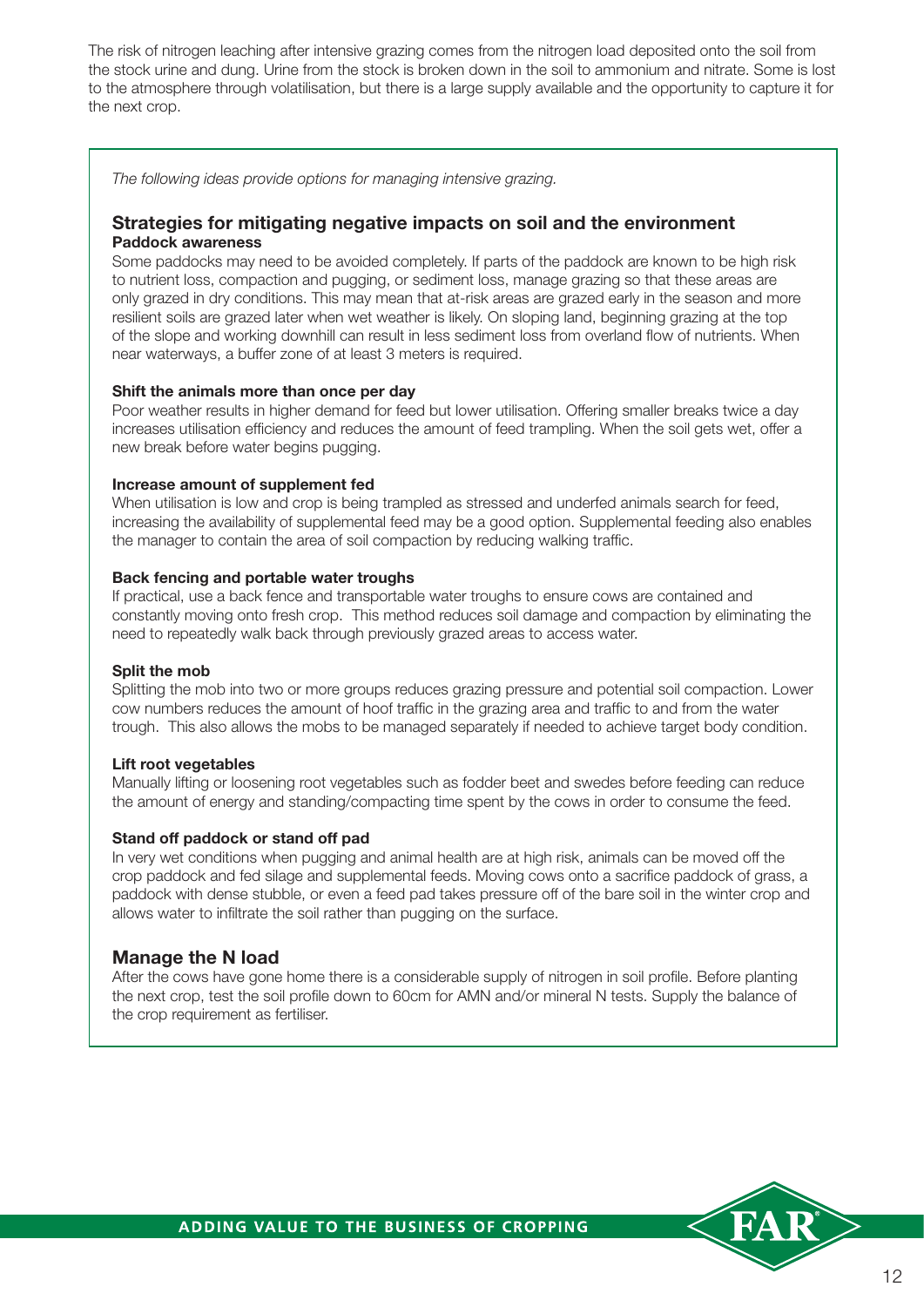#### **3. An excess of fertiliser is applied**

Fertiliser is supplied in excess of the crop demand and soil supply. Crop demand depends on two factors; final yield and how fast the crop is growing. Demand decreases during slow growth periods. Individual crops have different nutrient demands, this is well known by your fertiliser consultants.

#### **4. Cropping and irrigation on shallow stony soils**

Fertiliser is supplied in excess of the crop demand and soil supply. Crop demand depends on two factors; final yield and how fast the crop is growing. Demand decreases during slow growth periods. Individual crops have different nutrient demands, this is well known by your fertiliser consultants.

This risk relates to the frequency of drainage events on these soils. The soil water holding capacity on these soils may be good in the upper topsoil layer but is often poor in the lower stony layers. Drainage events are common and nutrients quickly move through the soil profile beyond the root zone. Irrigation management and more frequent applications of smaller doses of nutrient are the keys to reducing the risk of nutrient losses from these soils.

#### **5. Management after crops that fail to achieve their planned yields**

Crops under-perform for a number of reasons; including:

- Poor soil environment, e.g. soils that are compacted and poorly drained.
- Pest and disease pressure.
- Weather impacts.

When estimating how much nutrient might have been removed by the crop consider:

- How much the crop had grown before the damaged occurred. A crop that was damaged just before harvest will have used most of the available nitrogen in the soil.
- How much residue is being returned to the soil; this will contribute to the soil's nutrient supply in the future.

#### **6. Fallow periods**

No crop, no nutrient uptake

#### **7. Legumes**

The nitrogen fixing ability of legumes must be considered when planning their nutrient requirements. A healthy legume plant will have healthy, active nodules that fix sufficient nitrogen for the plant's needs. No nitrogenous fertilisers are required and soils with high levels of mineralisable N, may leach because the plant demand is lower than that of a non-legume.

### **Phosphorus and Sediment**

#### **Background**

Phosphorus (P) is an important plant macronutrient and crops are unable to perform if the supply from the soil is limited.

In some soils the supply of phosphorus is limited, either because it has been depleted after many years of cropping or it is unavailable to the plant roots because it is bound strongly to soil minerals and clay particles. This is part of the normal soil chemistry process.

If cropping soils erode, through movement of wind or water, soil particles and sediments will carry the phosphorus off the farm at a cost to the farm and the environment. Sediments and phosphorus in our waterways cause problems by reducing light and stimulating algal (green-slime) growth. This in turn, depletes the dissolved oxygen in the water, degrading aquatic environments and spoiling the recreational value of the water.

#### **Management practices to reduce sediment and phosphorus losses**

The most effective way of managing sediment and phosphorus loss from the farm is to identify areas where there is a high risk of losses occurring and then to develop management strategies to reduce the losses.

Areas on the farm with a high risk for loss are called critical source areas. A specific focus on these areas is the most cost effective approach to managing sediment and phosphorus losses from the farm.

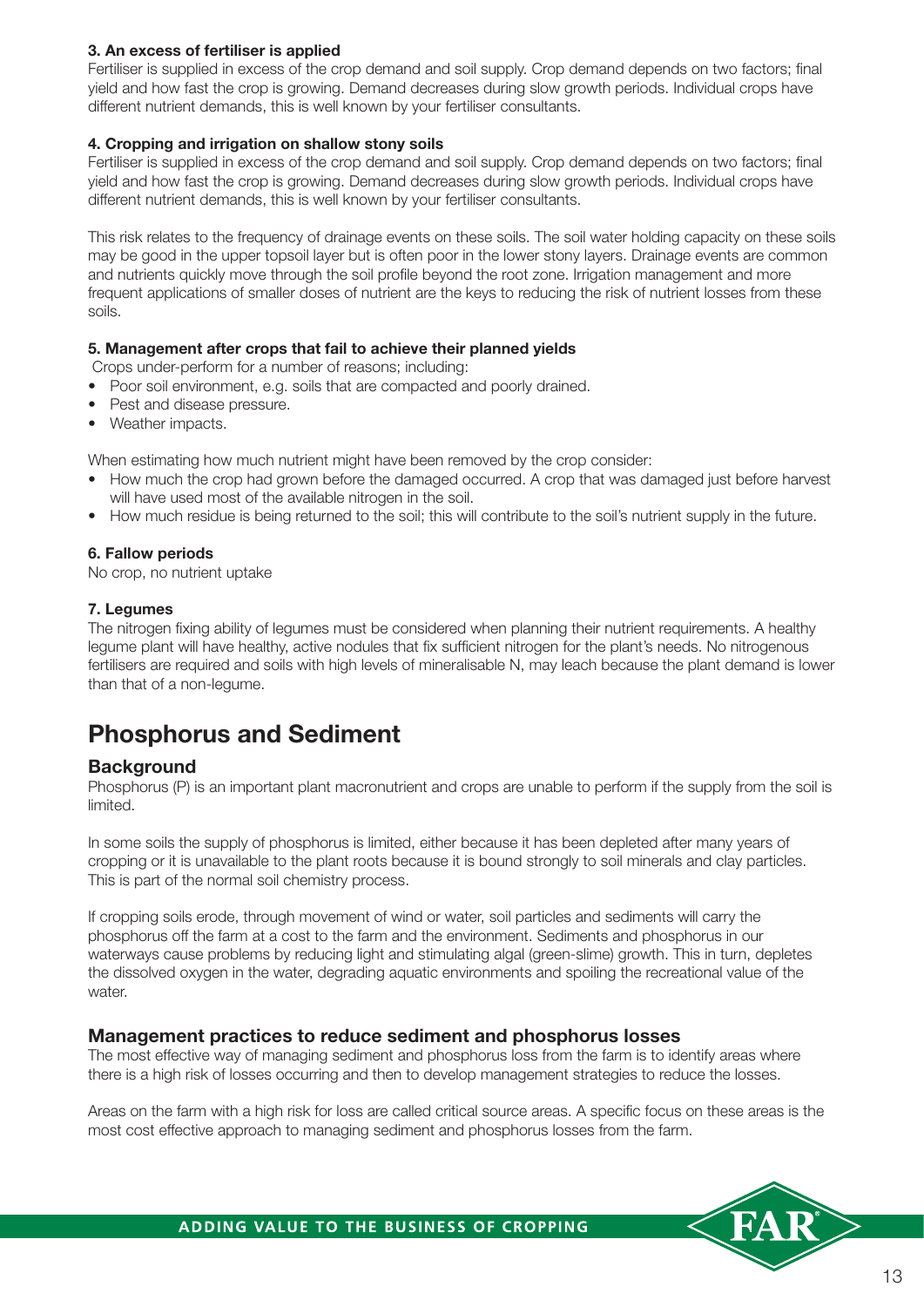The following practices can help to minimise soil and P losses from the farm.

- Reduce the level of soil disturbance when you cultivate by adopting minimum tillage practices. This is particularly important if your soils are light and easily eroded by the wind.
- If you are cultivating sloping ground, work across the slope face rather than up and down the slope.
- Reduce run-off from soils by improving infiltration, e.g. remediate soil compaction and surface crusting.
- Manage irrigation to avoid ponding and over-application or run off.
- Consider furrow-dyking along crop rows and installing silt traps to capture sediments in run-off water.
- Keep stock out of waterways.
- Measure and record Olsen P levels regularly. Reduce phosphorus fertiliser applications if levels are above the target levels for your soil-type and crop.
- Consider the type of phosphorus fertiliser being applied. Losses are more likely from products with readily soluble forms of P. Examples of the more common forms of soluble phosphorus fertilisers include; superphosphate, triple superphosphate, sulphur super, MAP, DAP and compound fertiliser formulations.

#### **Nutrient Management Plan Purpose**

The purposes of the nutrient management plan for cropping is to:

- 1. Supply optimal levels of nutrients for plant growth and product quality.
- 2. Minimise the pollution of surface and ground water resources from nutrient losses from agricultural land.
- 3. Maintain or improve the physical, chemical and biological condition of soil.

#### **Plan Development**

Assess the risk for nutrient losses from the crop and grazing rotations on your farm. You will need to consider each paddock and its crop, but many will have a low risk for nutrient losses requiring no specific management change.

Critical Source areas for sediment and phosphorus losses may include:

- Soil types: light easily erodible soils
- Farm features such as: tracks, natural waterways, drains, irrigators, shelterbelts, wetlands, feed troughs, silage stacks, stock camps, wallows, trees, bush and scrub.
- Cropping ground where there is any risk of soil movement (wind erodible soils, sloping ground).
- Areas where ponding and run-off occur during rain or irrigation.
- Cropping ground close to waterways such as streams, wetlands or drains,
- Soils with Olsen P levels higher than the optimal ranges for the farm's cropping enterprises.
- Waterways accessible to stock

Develop and document a management strategy for each identified risk on the farm.

Your management strategy must include:

- Details about the planned change in management.
- The time-frame and cost (if any) for the management activity.
- How the success of the management change will be assessed.
- Evidence of your management change

The plan requires you to indicate the nutrient management practices you are currently using.

#### Farm Records:

- Soil test results from recent soil tests for your cropping paddocks.
- Fertiliser recommendations for your crops.
- Records of your crops and their yields.
- Records of your fertiliser applications

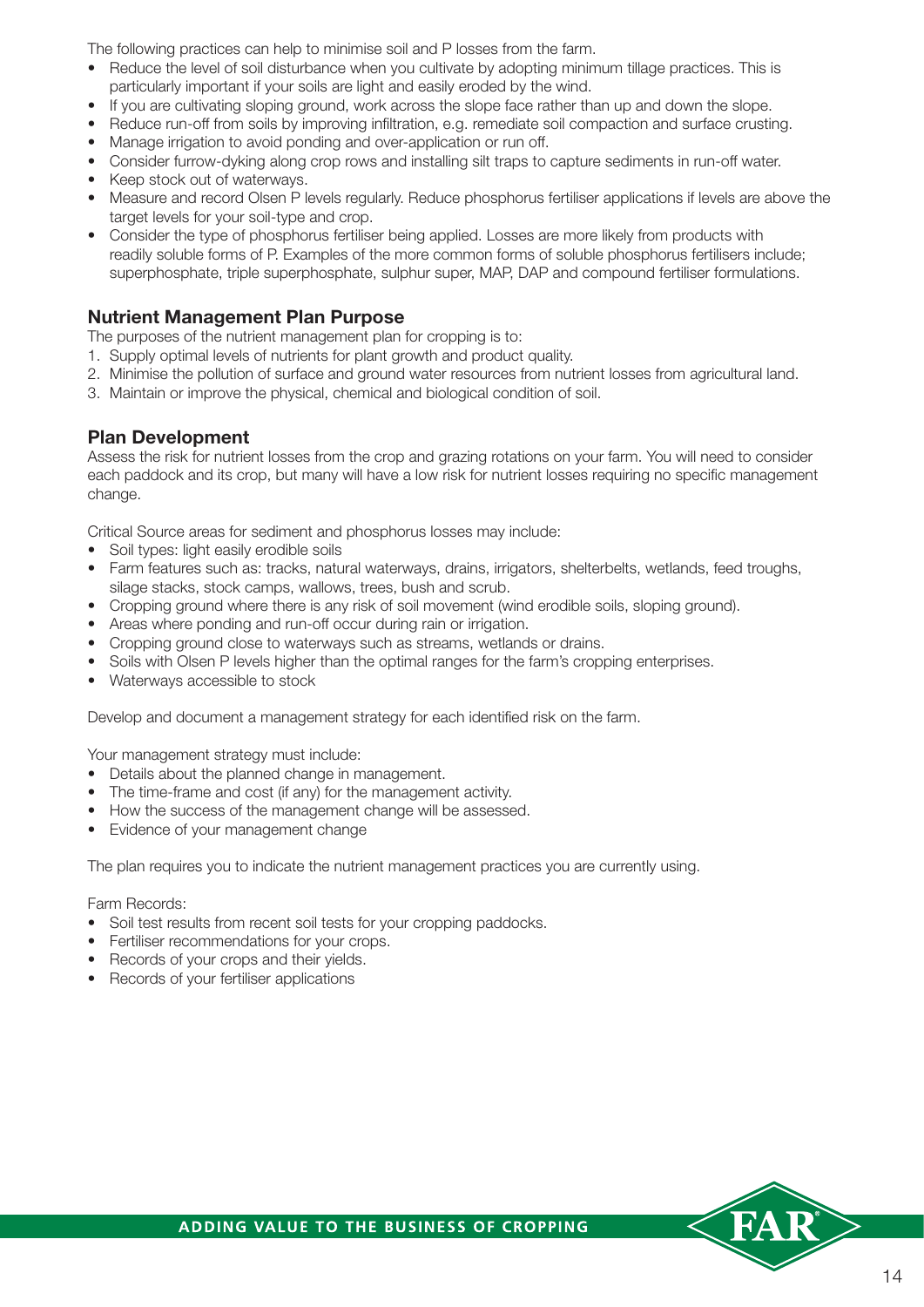# **Management Area Irrigation and Water Use**

*Refers to pages 15-17 in the template*

#### **Objective: To operate irrigation systems efficiently, ensuring that the water is supplied where and when it is needed.**

The irrigation management plan provides an overview of the irrigators and irrigated areas on your farm and their associated environmental risks.

Regional councils will expect your farm environment plan to demonstrate that:

- 1. Your irrigation system is operating efficiently.
- 2. Your water use is monitored and is efficient for the soil and the crop demand.

The Irrigation NZ website houses many resources for irrigators and notice of events being run to improve your ability to manage your irrigation efficiently.

You may choose to use the Irrigation NZ template for irrigated farms which you can also find on their website.

http://irrigationnz.co.nz/

**Note:** If you are a member of an irrigation scheme, you may prefer to use the Farm Environment Plan template developed for the scheme.

#### **For the most effective use of your water you should:**

#### **Apply the right amount of water at the right time to get maximum growth from your crops**

If you apply too much water, more than the soil can hold, drainage occurs, this is a waste of water and the nutrients that may also be leached. If your irrigation is too late the crop will be short of water and its growth rate and final yield will be reduced.

#### **Maintain and manage the irrigation system to minimise wastage and leaks**

It is wasteful of both money and water to pump water and then let it go to waste because of leaks in the system and/or applications to tracks and other non-productive areas.

Leaks can reduce the operating pressure so the system doesn't apply water evenly, leading to uneven crops.

#### **Plan ahead for possible restrictions to water**

In seasons when the demand for water is high, water restrictions are a possibility. If you depend on irrigation, decide on irrigation priorities by understanding which of your crops is the most sensitive to a water deficit. Prioritise crops that are of the highest value or are at a growth stage that is vulnerable to a shortage of water.

Develop a plan to best minimise the impacts of water restrictions.

The FAR Focus on Irrigation Management for Cropping is an excellent resource for irrigators. http://www.far.org.nz/mm\_uploads/Iss\_04\_Irrigation.pdf

#### **Non irrigation water is measured and monitored**

Develop a maintenance programme to ensure non-irrigation water is not wasted. Consider the reticulation system for stock water and usage for washing down farm machinery.

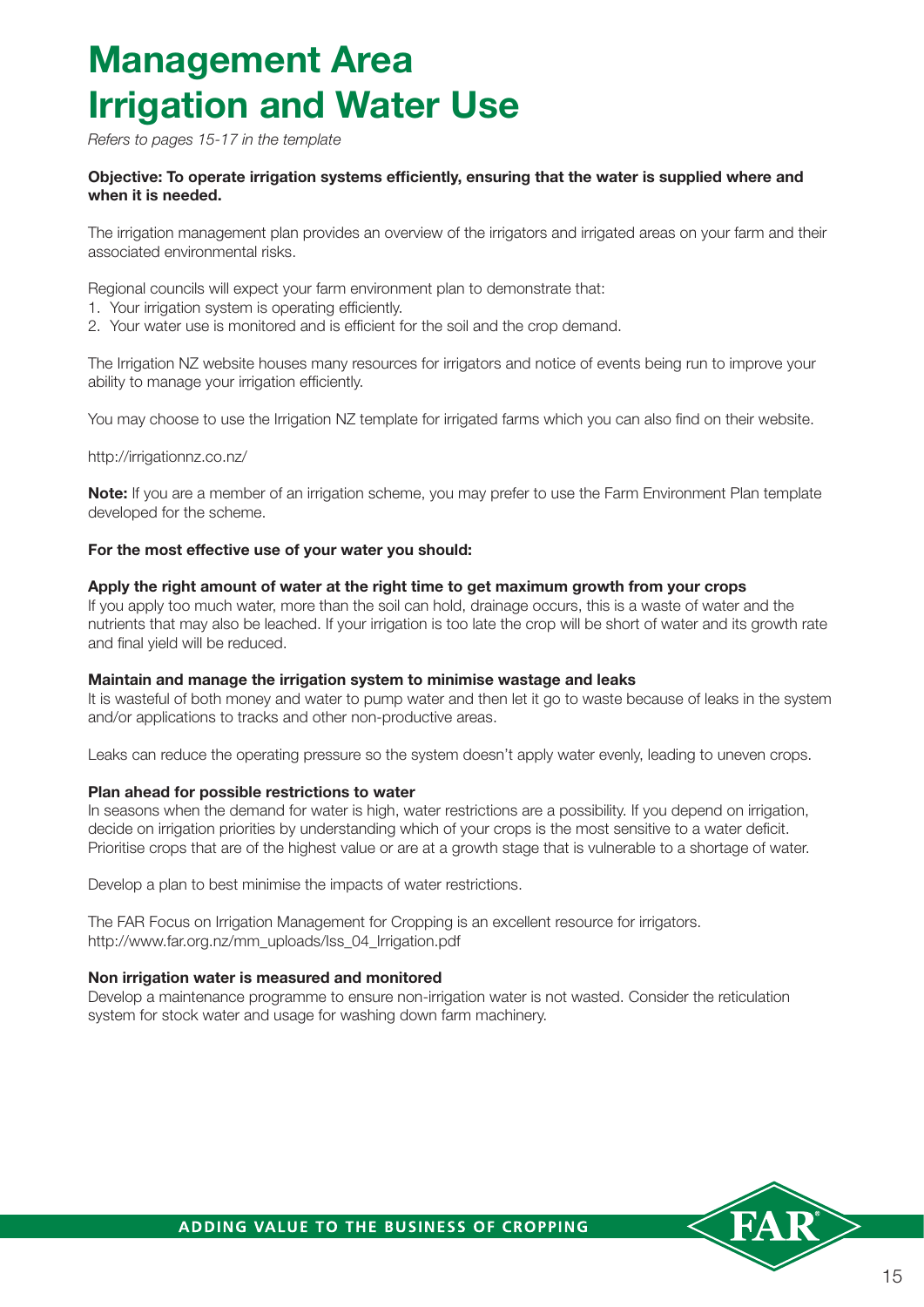# **Management Area Animal Effluent and Solid Waste**

*Refer to pages 18-19 in the template.*

#### **Objective: To minimise risk of contamination of water bodies from stored and applied effluent.**

This section needs to be completed if you collect and store from a stock enterprise and spread it back onto your pasture and/or cropping ground.

If you bring in effluent and manures from somewhere else to use as a nutrient source for your farm, you should follow the good management practices associated with testing and spreading to reduce the risk of any nutrient losses.

# **Management Area Water Bodies - Wetlands, Riparian Areas, Drains, Rivers and Lakes**

*Refer to pages 20-21 in the template and pages 11-12 in this guide for information about nutrient and sediment losses associated with grazing.* 

**Objective: Wetlands and riparian areas are managed to avoid damage to the water body's bed and margins and to minimise the risk of the direct input of nutrients, sediment and microbial pathogens to water bodies.**

Assess the risk of sediment and nutrient losses associated with cropping and animal grazing on your farm and identify possible management changes to reduce these risks.

These may include the development of vegetated set-backs adjacent to water body margins to trap sediments moving off cultivated and grazed land.

Exclude stock from water.

It is also important to develop a management plan for riparian plantings to prevent weed proliferation and the establishment of unwanted plants. These resources from NIWA (https://www.niwa.co.nz/sites/niwa.co.nz/ files/import/attachments/riparian.pdf) and DairyNZ (https://www.dairynz.co.nz/media/4034406/riparianmanagement-guide-auckland.pdf) have very good information about establishing and maintaining riparian plantings.

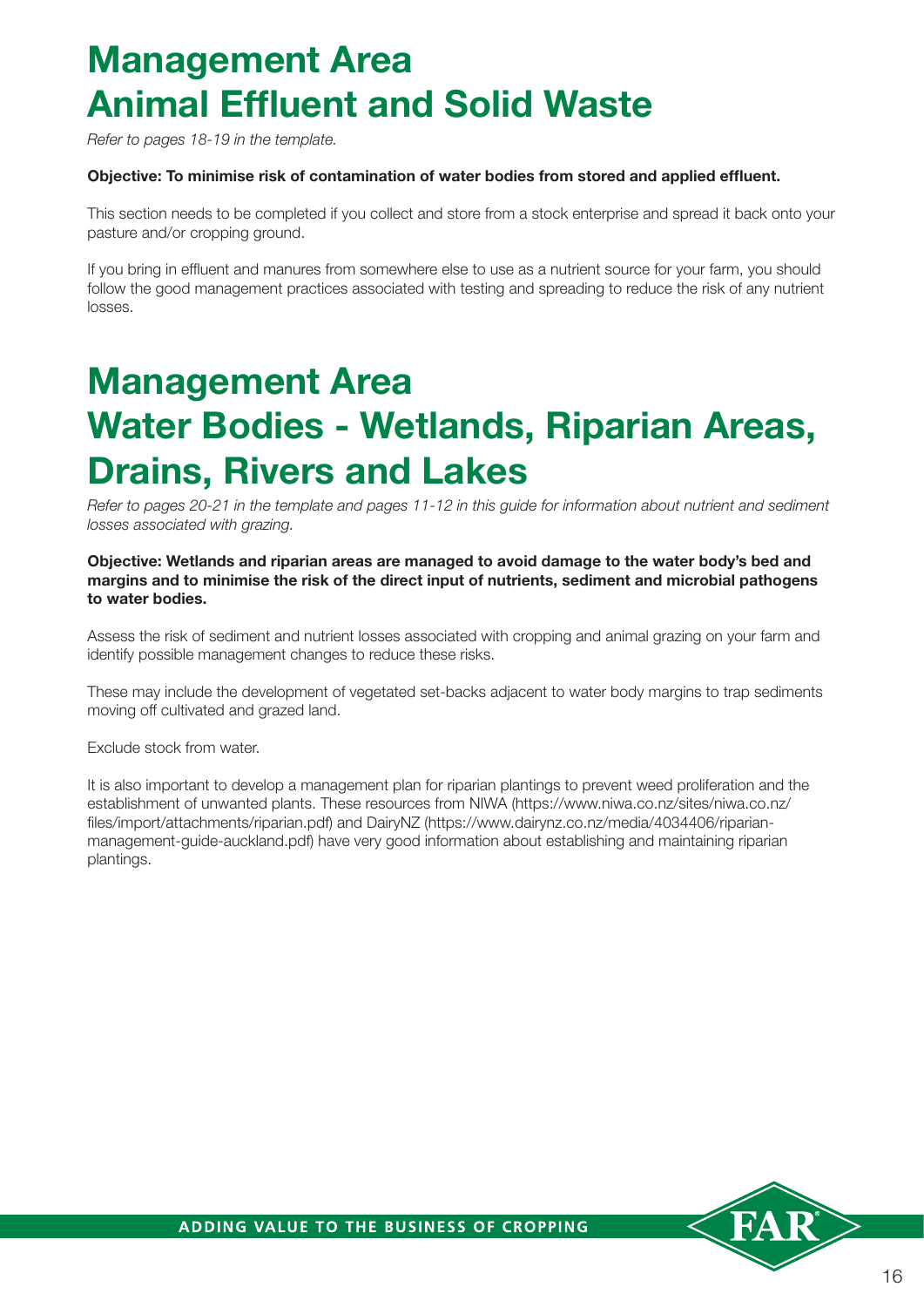# **Management Area Point Sources for Nutrient and Contaminent Losses**

*Refer to pages 22-23 in the template.* 

#### **Objective: To manage the number and location of offal pits, rubbish pits, silage bunkers, compost heaps etc to minimize the risk to health and water quality.**

Point source pollution is defined as the 'discharge of pollutants from a single fixed point'. On the farm these critical areas may include offal pits, rubbish dumps, compost heaps and silage stacks.

Dead stock is an unfortunate fact of life in farming. Disposal of carcasses and offal requires good management to reduce the possible impacts on human and stock health and the environment. The options available to dispose of dead stock are varied and often depend on local services. Regional councils have permitted activity rules, relating to the disposal of dead animals and offal. Familiarise yourself with, and follow, your local rules.

General farm rubbish can damage the environment or poison animals, plants and people if it is not disposed of safely. It may break down into chemical compounds which can pollute groundwater and waterways. Separate general rubbish into waste types and recycle or reuse on-farm if possible.

Well placed supplementary feed storage areas can save money through reduced spoilage, fuel use and travelling time. Design feed storage close to where it will be used, taking into account the food safety minimum distances. The storage area must be designed to capture leachate and run-off and should exclude rodents, rain and surface water.

Follow the approved Growsafe procedures for the storage and disposal of chemicals. Develop a dedicated wash-down area for the sprayer and ensure run-off wash down water does not enter drains leading to waterways.

# **Management Area Biosecurity**

*Refers to pages 24-25 in the template.*

Biosecurity is the collective responsibility for you, your farm employees and of every person visiting or working on the property.

#### **What is Farm Biosecurity Plan?**

Your farm biosecurity plan is a set of measures designed to protect your property from the entry and spread of pests and diseases. As most arable systems involve both cropping and animal production, it is important to consider the biosecurity risks relating to crop production and stock movement.

You and your employees are likely to be the people that first notice disease symptoms or new weeds and insect pests. If you see something that you don't recognise get help with identification as soon as possible. It is better to be proven wrong than to lose the opportunity to contain and control a new weed or pest species on your farm.

For biosecurity measures relating to farm stock, Beef + Lamb NZ and Deer NZ's document; **Drystock Biosecurity Guidelines – Seven Intervention Points for On-farm Biosecurity**, is a useful reference.

http://beeflambnz.com/Documents/Farm/Drystock%20biosecurity%20guidelines.pdf

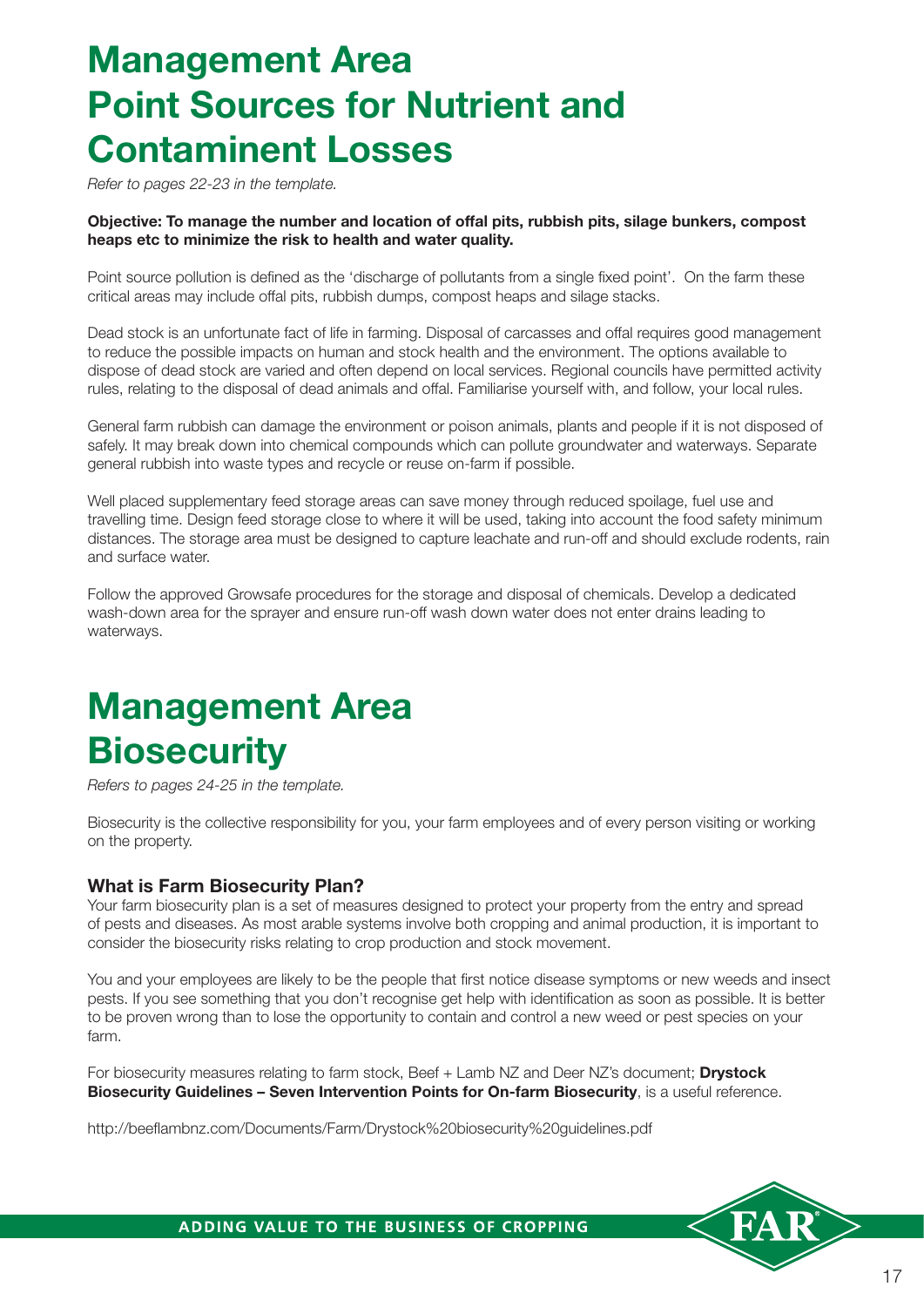#### **Assessing Biosecurity Risk on your Property**

Pests have no boundaries and almost anything coming on to your property can be a potential source of new pests and diseases for livestock and plants. There is little you can do to prevent the risk of pests arriving on your property by air, water or the movement of wild animals and birds. However you can develop protocols to reduce the risk of pests hitching a ride on people's clothing, animal feeds and manures, seeds and plant propagation material, and vehicles, machinery and equipment.

#### **Report unfamiliar weeds, insect pests and diseases as soon as possible. FAR is a good starting place.**

#### **Signage**

Use signs like the one below to tell people that farm biosecurity is a priority.

If people understand your concerns they are more likely to respect your wishes.

Place the signs at the gate and near the house or sheds so they are easily seen.

If you don't want to use signs, ensure visitors report to management before they go onto the farm. Inform them about where they can and can't go.



#### **Movement of Vehicles and Machinery**

Vehicles and equipment can carry soil and plant debris onto your farm. All contractors should be requested to have clean equipment before entering your property. Cast your eye over it before they set to work.

#### **Use designated parking areas**

#### **Wash-down facilities**

A designated area for washing down clothing, boots, vehicles and equipment enables weed seeds to be contained in a small area. The washdown area should:

- Be well away from the cropping paddocks,
- Have a sealed or gravel surface,
- Not drain onto cropping land or waterways,
- Have a sump or collection area for easy inspection.

#### **Cleaning equipment and machinery**

All plant material and soil needs to be removed from the machine. Use the wash-down area. Clean from the top down to avoid recontamination of the bit you have just cleaned.

#### **People movement**

People moving between farms can transport pests on clothing and footware. Brief all employees, contractors, and visitors about your farm biosecurity measures.

#### **Overseas visitors**

Check that family members, employees and visitors returning from overseas have washed their clothing and footwear. This is particularly important for clothing items that don't normally go near a washing machine.

#### **Contractors and utility workers**

Inform people entering your farm to work about your biosecurity policy and make sure their vehicles and clothing are clean. It is also your responsibility to let them know if you have weeds, pests and diseases on your farm that could be a risk for their next clients.

#### **Stock feed and new stock purchases**

Purchased animal feeds should be inspected for weed seeds, insects and signs of disease. Feed-out in the same parts of the paddock so that it is easy to do a weed inspection after feeding out has finished.

Newly purchased stock should be held in a holding paddock for at least seven days to allow weed seeds to pass through the digestive system. Inspect for newly germinated weeds regularly.

#### **Purchase seed and plant material from a reputable source**

Always try and use certified material and keep a record of the certification report.

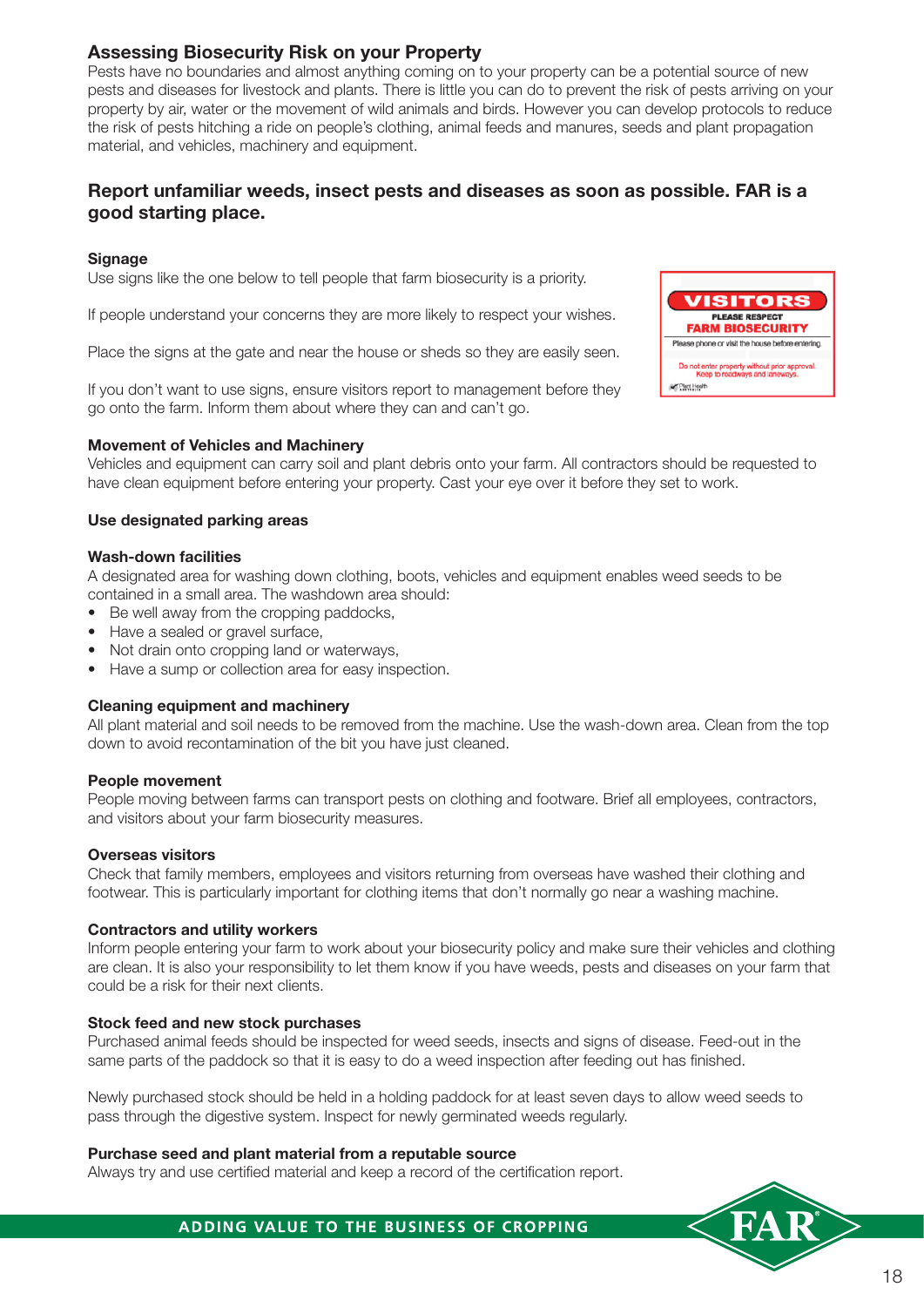# **Documentation Section**

*Refers to page 26 in the template.*

#### **Use this section to hold**

- 1. A list of all the resource consents you hold for your farm operation
- 2. Soil tests, nutrient budgets, invoices and all other paperwork relating to your management plans.
- 3. Overseer Nutrient Budget

**Note:** An Overseer nutrient budget is required by a number of regional councils as part of your farm environment plan.

**Farm information** you need to keep which can be used to prepare an Overseer nutrient budget includes:

- 1. The location of the farm; latitude and longitude data to at least 3 decimal places. This enables identification of climate and soils for the farm.
- 2. Annual yield of arable and horticultural crops and a description of 24 months of the rotation. Start with the crop that is in the ground in April.
- 3. A description of the management practices used, including:
	- i. Ground cover pasture, fodder crops, crops and the crop rotation, non-grazed areas (forestry, riparian, and tree areas).
	- ii. Stock management –lambing/calving/fawning dates and percentages, any purchases and sales and associated dates, types and age of stock.
	- iii. Fertiliser application-types and quantities/ha for each identified block for all crops in the rotation.
	- iv. Cultivation practice and crop residue management.
	- v. Quantities of introduced or exported feed.
- 4. Irrigation areas: rates, monthly volumes and system type.
- 5. Monthly stocking rates for all the animal classes on your farm.
- 6. Farm animal effluent, pig farm effluent, stand-off pad and feed-pad effluent management including;
	- i. Area of land used for effluent application.
	- ii. Annual nitrogen loading rate and nitrogen load rate/application.
	- iii. Instantaneous application rate.

#### DISCLAIMER

While the information in this publication has been prepared with all reasonable skill and care, users of the information do so at their own risk. It is a base document which requires accurate completion by growers. The Foundation for Arable Research accepts no liability for any loss or damage, whether direct or indirect or consequential, arising out of the use of the information contained in the FEP Toolkit. The Foundation for Arable Research accepts no responsibility or liability where the actions outlined by a user in the FEP document do not comply with regulatory standards.